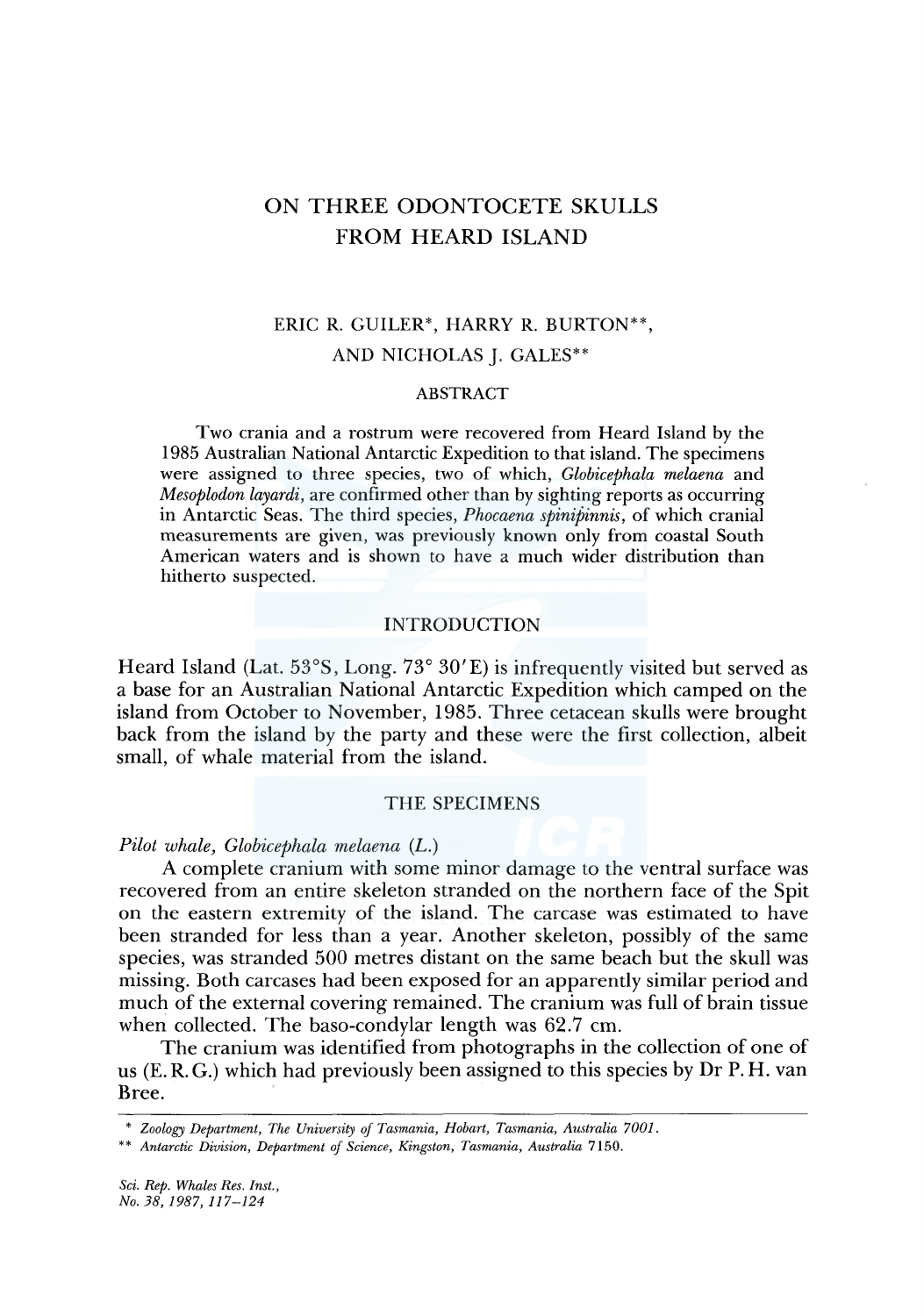According to Watson (1981) pilot whales have been sighted by whaling expeditions as far south as the Antarctic Convergence but they were not listed by Parker ( 1978) or Brownell ( 197 4) as occurring in Antarctic Seas. However, *Globicephala* has been sighted at sea in these waters, a school of at least 6 individuals being sighted by one of us (E.R.G.) in Lat. 60° OS'S, Long. 90°  $10<sup>′</sup>E$  on 23 Jan. 1980 and a large group of 75 individuals was sighted in 60 $<sup>°</sup>$ </sup> 44'S, 55° 51 'W by the "Polar Star" (Hanson and Erickson, 1985). These two authors quote a personal communication from P. Best to the effect that over 1750 of these whales were sighted south of 60°S by five I. W. C. cruises. All of these reports are to the south of Heard Island.

Mercer (1975) noted that the northern form of *Globicephala melaena*  penetrated into Arctic waters during the summer period in pursuit of squid and it would seem likely that a similar seasonal migration into Antarctic waters takes place.

The record from Heard Island represents the first confirmation by skeletal evidence that pilot whales occur south of the Antarctic Convergence.

The cranium has been lodged in the Tasmanian Museum, Reg. No. A1409.

## *Strap-toothed Whale, Mesoplodon layardi* (Gray)

The material consisted only of the rostrum of which about 1 cm was missing from the distal end (Fig. 1). The right maxilla was intact but the left was broken on both the posterior and post-lateral borders. The internal nares were intact but all of the posterior cranium, including the vertex, was missing. The ventral surface of the posterior rostrum was extensively damaged with all of the ventral bones either absent or reduced by erosion. No mandibles, teeth, jugal arch or otic bones were found.

The rostrum was dry and clearly had been ashore for many years.

The asymmetry of the nasals clearly assigned the rostrum to the Fam. Ziphiidae and the arrangement of the antorbital notch, maxillary tubercle and the premaxillary and maxillary foramina indicated that the specimen could be assigned to *Mesoplodon layardi.* The steps in this identification are intended to be published elsewhere by the senior author.

The firm sutures indicated that the specimen was derived from an adult whale.

The bones of the beak were strongly sutured with no space between the dorsal surfaces of the premaxillaries and the maxillaries. The mesorostral groove was filled by osseus material which was believed to be a feature of the male (Besharse, 1971). However, Moore (1960) had earlier noted that the groove filled more slowly in females than in males and he suggested that this was also an age related factor. To some extent this view was supported by the findings of McCann (1965) who observed that the groove was filled with replacing bone formed by the transformation of the mesethmoid cartilage, commencing at the proximal end. He found that there was some sexual dimorphism in that the groove in females often is irregular and not completely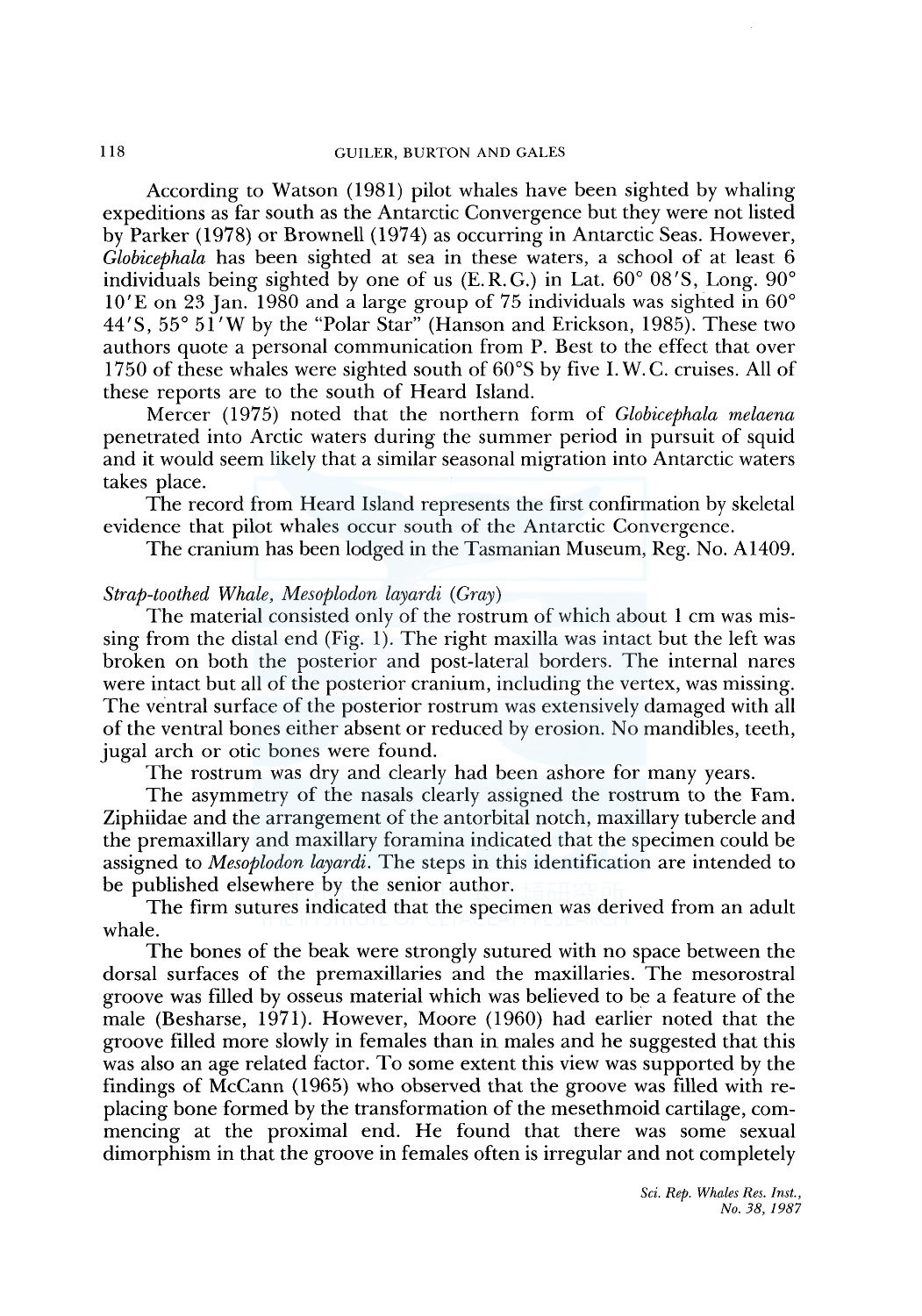#### ODONTOCETE SKULLS



Fig. 1. Dorsal (top) and ventral (bottom) views of the skull of Mesoplodon layardi from Heard Is., 1985.

filled whereas in the male the filling is of a highly compacted, ivory-like bone often rising above the dorsal surface of the premaxillae.

It would appear that the skull from Heard Is. is that of a male.

# DISTRIBUTION OF MESOPLODON LAYARDI

This species has a wide southern hemisphere cool temperate distribution being known from circumpolar regions including South America and the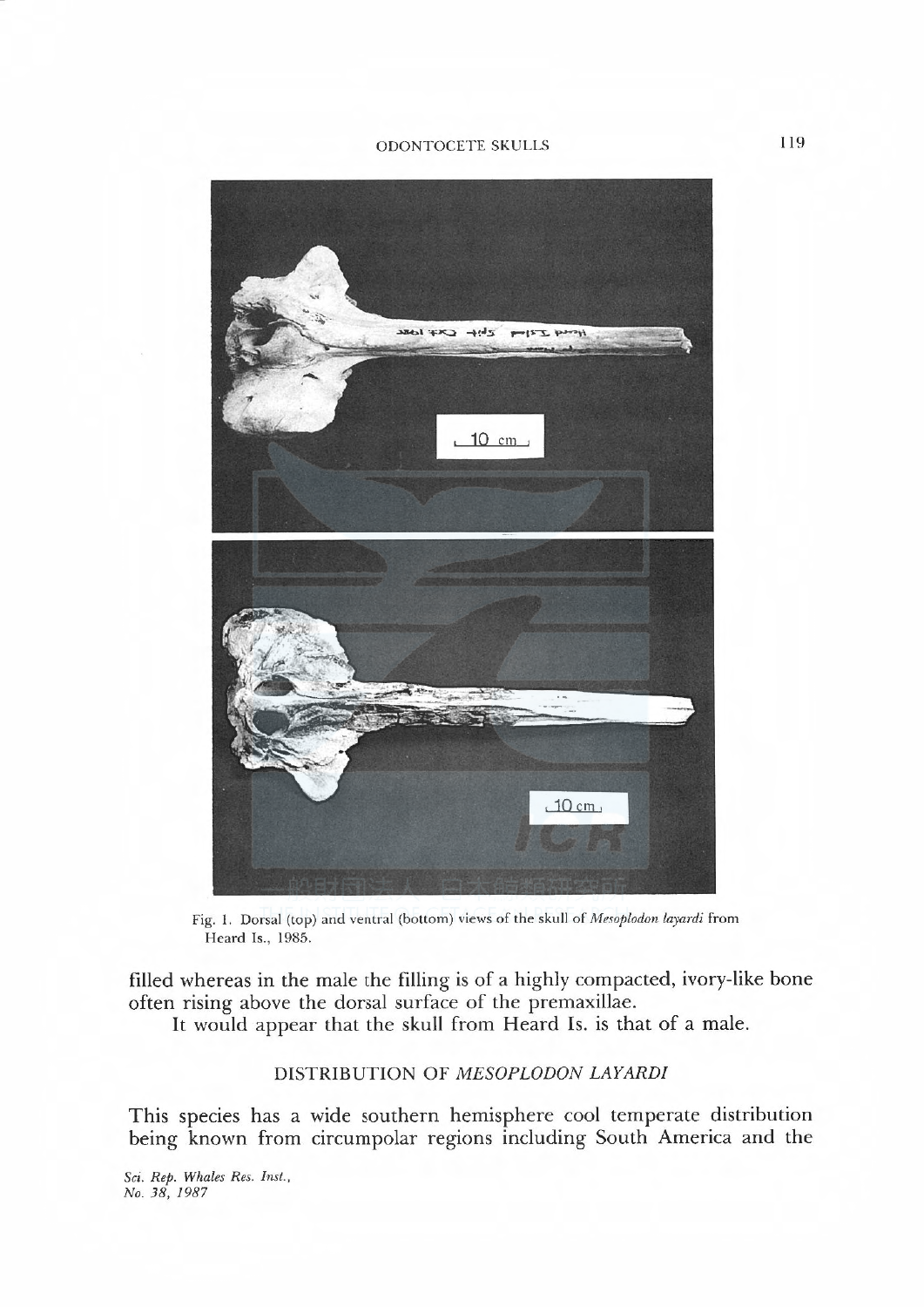# 120 GUILER, BURTON AND GALES



Phocaena spinipinnis, Heard Is., 1985 Fig. 2. Dorsal (top), ventral (middle) and lateral (bottom) views of the skull of

No. 38, 1987 Sci. Kep. Whales Res. Inst.,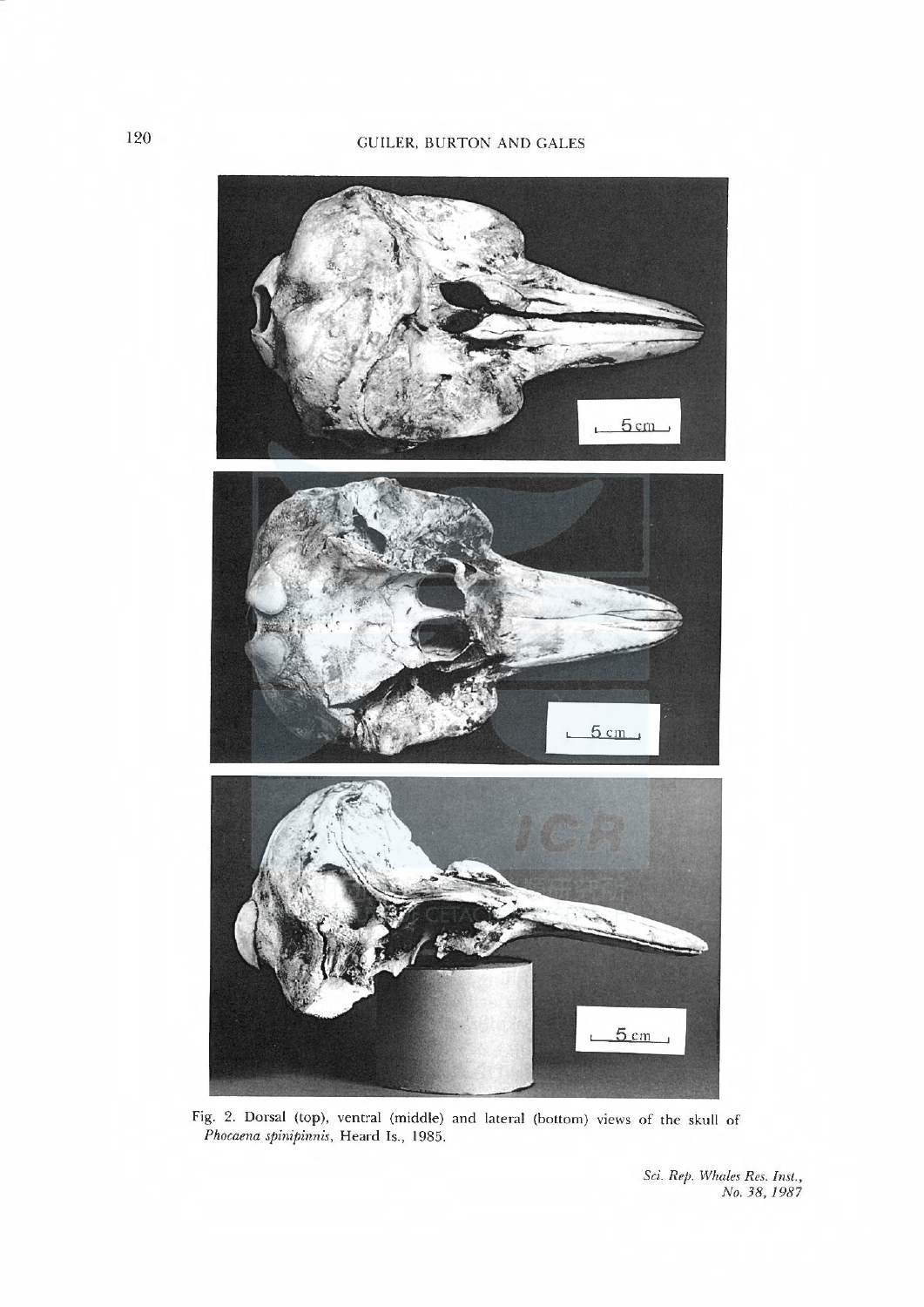#### ODONTOCETESKULLS 121

Falkland Is (Bruyns, 1971; Rice, 1977) and Tierra del Fuego (Goodall, 1978). It is relatively common in New Zealand (Gaskin, 1972). The Australian records were reviewed by Dixon (1980) and a breeding population occurs in or close to Tasmanian waters (Guiler, 1984). The species has been sighted by whaling fleets as far south as the Antarctic Convergence (Watson, 1981), but it was not listed as living in Antarctic Seas by Brownell (1974), nor do there appear to be any records of this whale from the Antarctic Peninsula or the associated islands.

The present record from Heard Is. is the first report of this species from south of the Antarctic Convergence and also is the first time that the genus *Mesoplodon* has been recorded from Antarctic Seas.

The specimen has been deposited in the Tasmanian Museum, Reg. No. Al410.

### *Burmeister's porpoise, Phocaena spinipinnis Burmeister*

The genus *Phocaena* until recently was represented in southern waters by two species, *P. spinipinnis* (Burmeister) and *P. dioptrica* Lahille. The latter species has recently been moved into the new genus *Australophocaena* 

|                                  | A. dioptrica<br>(Baker, 1977) | P. spinipinnis<br>Norris and<br>Macfarland, 1958 | Heard Is.<br>skull |
|----------------------------------|-------------------------------|--------------------------------------------------|--------------------|
| Cranio-basal length              | 310                           | 273                                              | 303                |
| Max. height                      | 155                           |                                                  | 163                |
| Pre-orbital width                | 162                           |                                                  | 164                |
| Zygomatic width                  | 180                           | 168                                              | 169                |
| Max. width                       | 180                           |                                                  | 169                |
| Parietal width                   | 157                           |                                                  | 156                |
| Rostral length                   | 117                           | 152                                              | 162                |
| width at base                    | 84                            | 83                                               | 82                 |
| middle                           | 51                            |                                                  | 51                 |
| $\frac{3}{4}$ length             | 51                            |                                                  | 38                 |
| height at middle                 | 15                            |                                                  | 24                 |
| Width premax. at middle          | 29                            |                                                  | 31                 |
| Height premax. at middle         | 3.5                           |                                                  | 5                  |
| Length of fused premax.          | open                          | open                                             | open               |
| to ant. margin of nares          | 165                           |                                                  | 159                |
| to vertex of nasals              | 221                           |                                                  | 235                |
| of temporal fossa                | 61                            |                                                  | 42                 |
| Height of temporal fossa         | 58                            |                                                  | 39                 |
| Length of upper 1. toothrow      | 81                            | 79                                               | 71                 |
| upper r. toothrow                | 82                            |                                                  | 79                 |
| Ratio width to length of rostrum | 0.727                         | 0.517                                            | 0.513              |
| width of skull to length         |                               | 0.560                                            | 0.550              |

TABLE 1. CERTAIN SKULL MEASUREMENTS OF *AUSTRALOPHOCAENA DIOPTRICA, P. SPINIPINNIS* AND THE SKULL FROM HEARD ISLAND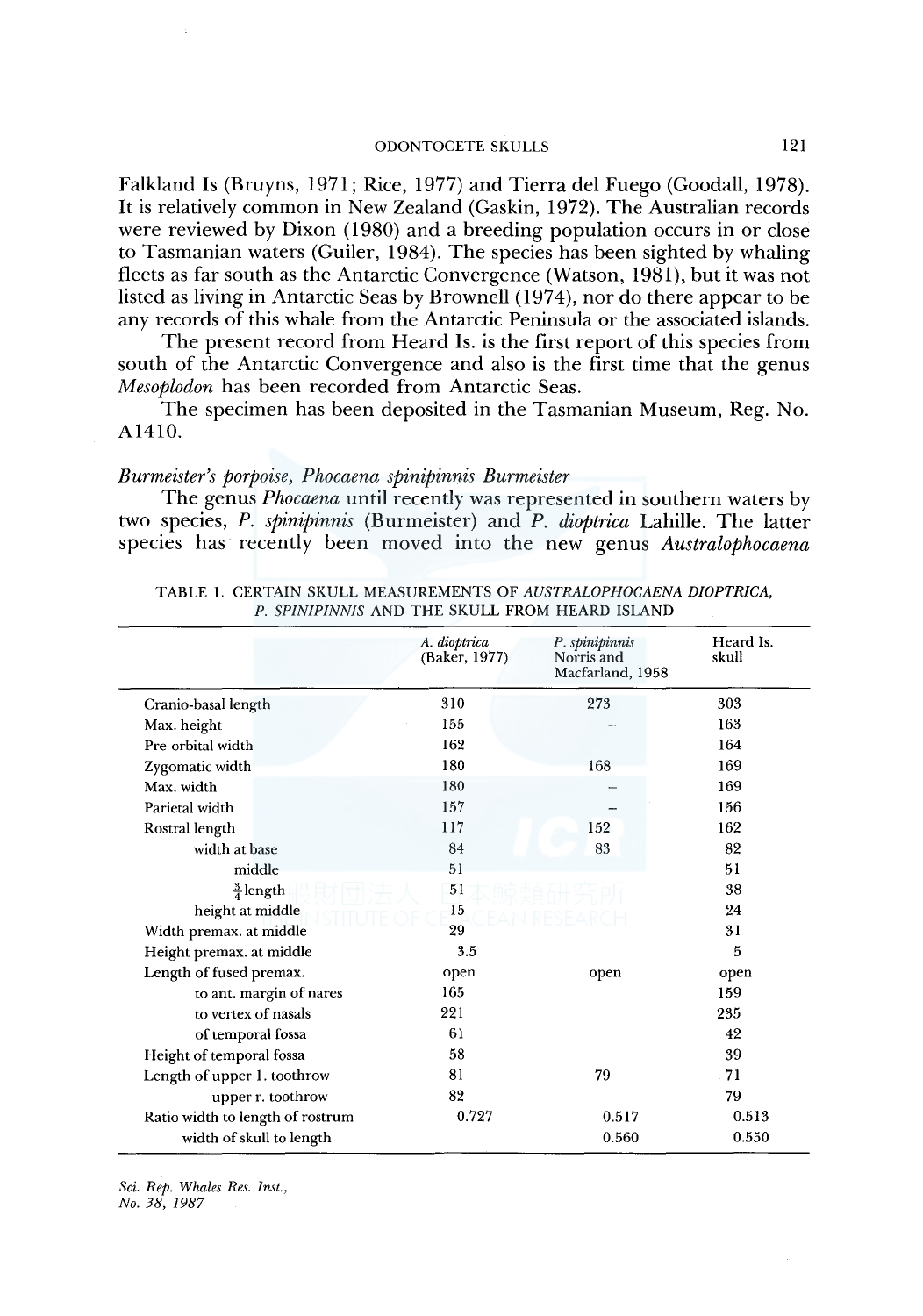(Barnes, 1985). A good comparison of these two species is given by Norris and McFarland (1958) together with details of two northern hemisphere species, *P. sinus* Norris and McFarland and *P. phocaena* (L.).

The specimen was relatively fresh and in our opinion the porpoise had been stranded within the prior 12 months.

The skull was complete except for the absence of teeth and mandibles and some minor damage in the palatine and otic regions. The jugal arches were absent.

The skull is identified as belonging to *Phocaena spinipinnis* Burmeister. This identification is based on a comparison of the specimen with photographs in Norris and McFarland (1958) which showed good agreement in the features of the skull and the arrangement of the sutures (Fig. 2).

The measurements of the skull show that this was a large individual (Table 1) and this fact, combined with the complete closure of all the sutures, indicates that the animal was an adult.

Although the skull was larger than that described by Norris and McFarland, the ratio of rostral width : rostral length (0.513) is similar to that found by those two authors (0.517) as is the ratio of skull length : skull width (0.55 compared to 0.560). These ratios are different from those found for *P. sinus*  (0.630 and 0.637 respectively) and for *P. phocaena* (0.470 and 0.537). The rostral proportions for A. *dioptrica* are 0.737.

The number of alveoli in the upper jaw of the Heard Is. specimen was 14 on the left side and 13 on the right which is similar to that for *P. spinipinnis*  whereas *A. dioptrica* and *P. sinus* have a total of 45 and 46 alveoli respectively.

## DISTRIBUTION OF BURMEISTER'S PORPOISE

Burmeister's Porpoise has hitherto been known only from the southern Atlantic and Pacific coasts of South America (Praderi, 1971), extending as far as Uruguay (Pilleri and Gihr, 1972, 1975). The presence of the cold waters on the western side of the continent enables the species to range as far as Peru where one was found in a fish market at Chimbote (Clarke, 1962). Watson ( 1981) believed it possible that substantial numbers of this so-called rare porpoise were sold every year in the 100,000 kg or more of dolphin meat which passes annually through the fish markets.

No records have come to our attention of the presence of this species around the Antarctic Peninsula.

This record is evidence of a wider distribution of this species than its previously known limits. The porpoise must be able to undertake oceanic trips and it must be able to make penetrations into Antarctic waters, at least to the extent of crossing the Antarctic Convergence.

This is not the only South American "coastal" porpoise which has been found on Antarctic or Sub-Antarctic islands. The spectacled porpoise, *Australophocaena dioptrica* (Lahille), has been discovered in comparatively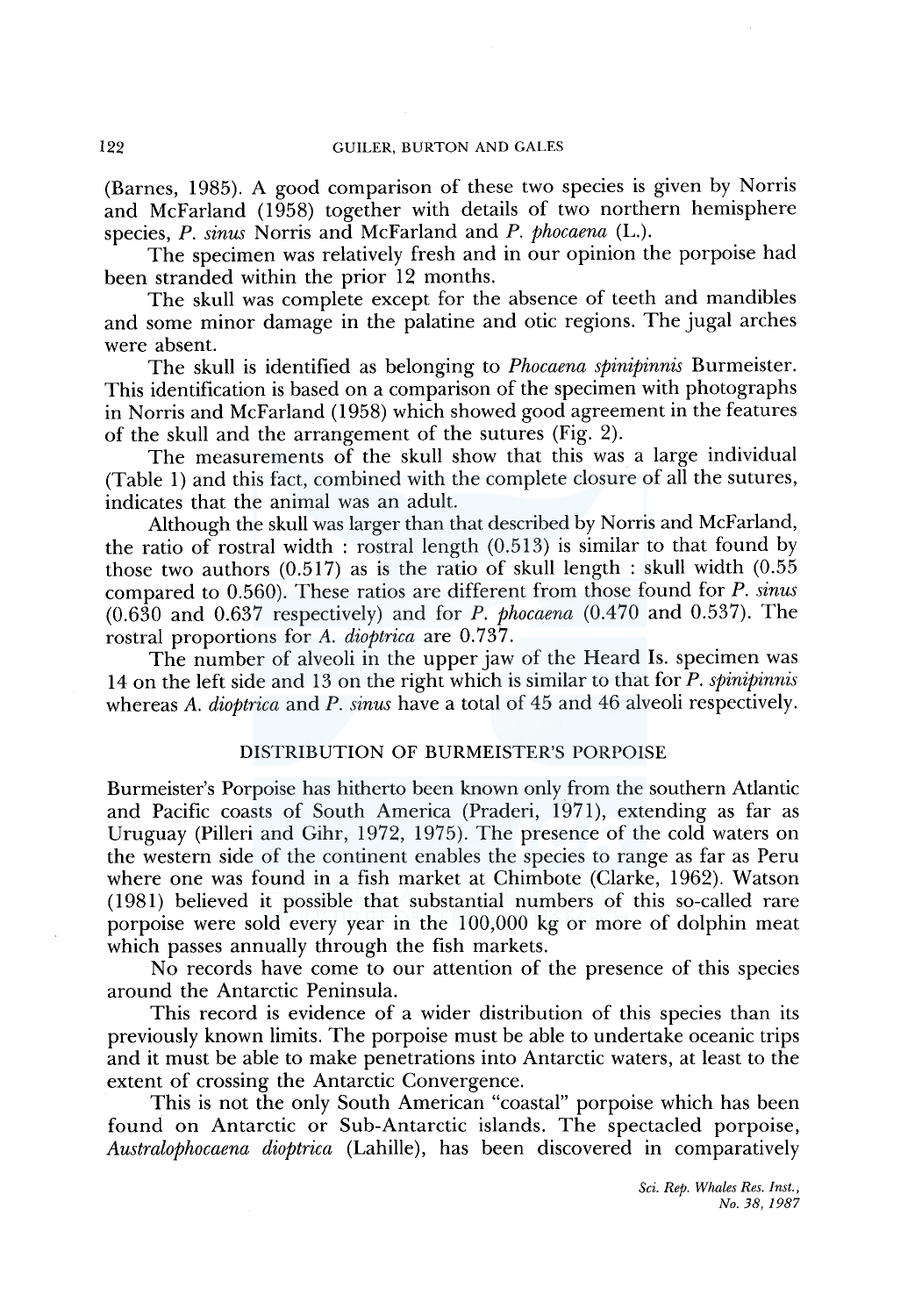### ODONTOCETESKULLS 123

recent years to occur in the Auckland Islands (Baker, 1977) and at Macquarie Island (Fordyce, Mattlin and Dixon, 1984). Neither of these localities are south of the Convergence. This species may have been seen at sea near New Zealand (Cawthorn, 1977) as well as at the Kerguelen Islands (Frost and Best, 1976).

We suggest that a similar distribution could eventually be found for *Phocaena spinipinnis.* 

The cranium has been lodged in the Tasmanian Museum, Reg. No. Al411.

## ACKNOWLEDGEMENTS

Thanks are given to all members of the 1985 A. N. A. R. E. to Heard Island whose field support made this collection possible. We also wish to thank the staff of the Photographic Section, Antarctic Division for the photographs of the specimens.

### **REFERENCES**

- BAKER, A. N., 1977. Spectacled porpoise, *Phocaena dioptrica,* new to the Subantarctic Pacific Ocean. N. *Z.J. Mar. Freshw. Res.,* 11: 401-6.
- BARNES, L. G., 1985. Evolution, taxonomy and antitropical distributions of the porpoises (Phocaenidae, Mammalia). *Mar. Mammal. Sci.,* 1: 149-65.
- BESHARSE, J.C., 1971. Maturity and sexual dimorphism in the skull, mandible and teeth of the beaked whale *Mesoplodon densirostris.]. Mammal.,* 52: 297-315.
- BROWNELL, R. L., 1974. Small Odontocetes of the Antarctic. *American Geographical Society Antarctic Map Folio Series.* Folio 18.

BRUYNS, W.F.J.M., 1971. *Field Guide to the Whales and Dolphins.* Amsterdam. 258pp.

- CAWTHORN, M., 1977. *Whale Identification. Field Guide for New Zealand Whales.* Mimeo. (quoted by Fordyce *et al.,* 1984).
- CLARKE, R., 1962. Whale observations and whale marking off the coast of Chile. *Norsk Hvalfangst-Tid.,* 51: 265-87.

DIXON, J. M., 1980. A recent stranding of the Strap-toothed whale, *Mesoplodon layardi* (Gray) (Ziphiidae) from Victoria and a review of Australian records for the species. *Viet. Nat.,* 97(1): 34-41.

FORDYCE, R.E., R.H. MATTLIN and J. M. DIXON, 1984. Second record of spectacled porpoise from Subantarctic southwest Pacific. *Sci. Rep. Whales Res. Inst.,* 35: 159-64.

FROST, P.G.M. and P.B. BEST, 1976. Design and application of a coded format for recording observations of cetaceans at sea. *S. Afr.]. Antarct. Res.,* 6: 9-14.

GASKIN, D.E., 1972. *Whales, Dolphins and Seals.* Heinemann, Auckland. 200pp.

GooDALL, R. N.P., 1978. Report on the small cetaceans stranded on the coasts of Tierra de! Fuego. *Sci. Rep. Whales Res. Inst.,* 30: 197-230.

GUILER, E. R., 1984. A young Strap-toothed whale in Tasmanian waters. *Pap. Proc. R. Soc. Tasm.,* 118: 65-8.

HANSON, M. B. and A. W. ERICKSON, 1985. Sightings of toothed whales along the Antarctic coast and in the South Atlantic Ocean. *Antarctic journal of the United States,* 20(2): 16-19.

MERCER, M. C., 1975. Modified Leslie-Delury population models of the long-finned pilot whale *(Globicephala melaena)* and an annual production of the short-finned squid *(lllex cerebrosus)* based on their interaction at Newfoundland.]. *Fish. Res. Bd. Can.,* 32(7): 1145-54.

McCANN, C., 1965. The mesorostral groove in Ziphiidae, with special reference to its closure by ossification in *Mesoplodon* - Cetacea. *Ree. Dom. Mus.,* 5: 83-8.